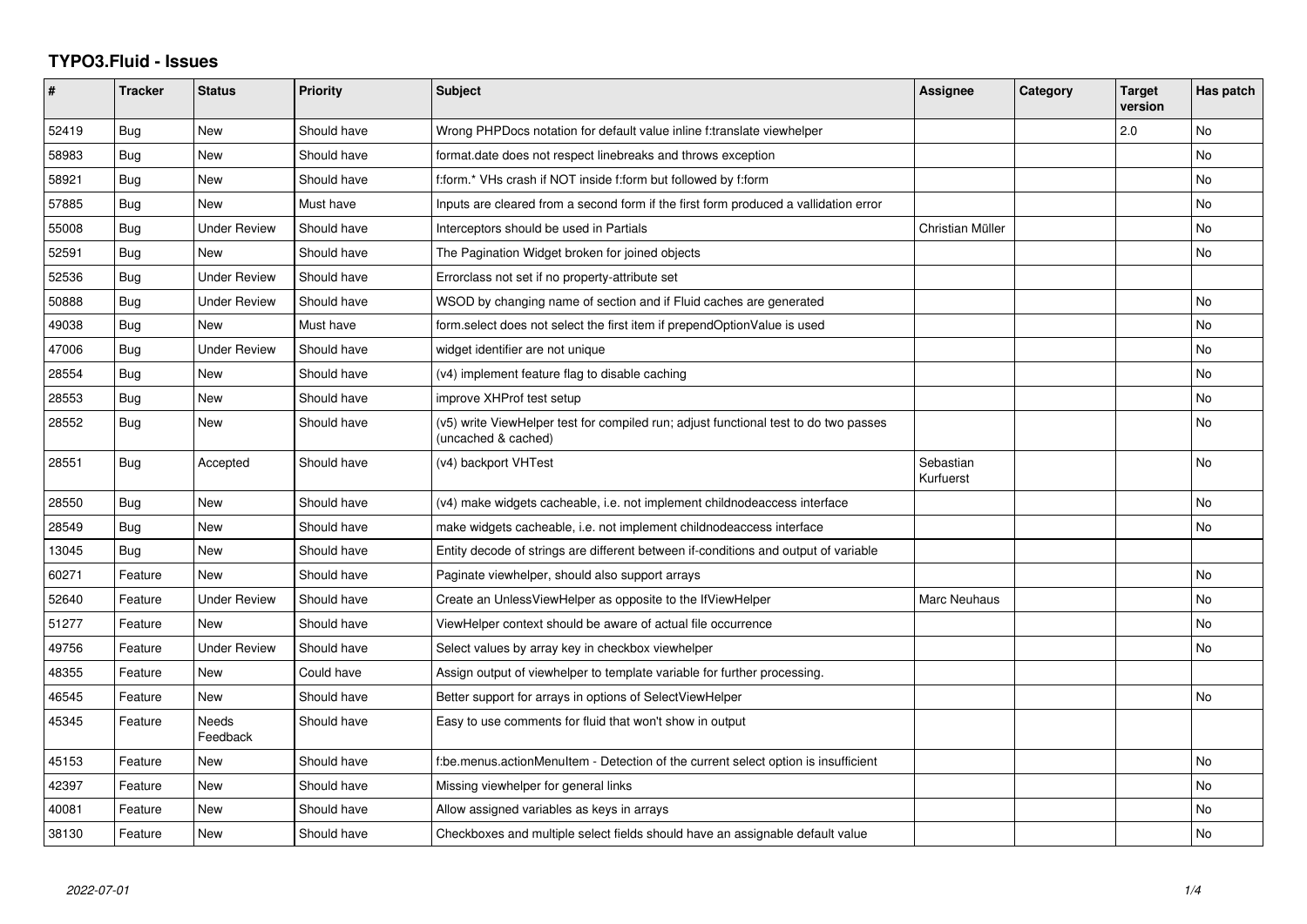| #     | <b>Tracker</b> | <b>Status</b>       | <b>Priority</b> | <b>Subject</b>                                                                                       | <b>Assignee</b>        | Category | <b>Target</b><br>version | Has patch |
|-------|----------------|---------------------|-----------------|------------------------------------------------------------------------------------------------------|------------------------|----------|--------------------------|-----------|
| 37095 | Feature        | <b>New</b>          | Should have     | It should be possible to set a different template on a Fluid TemplateView inside an<br>action        | Christopher<br>Hlubek  |          |                          | <b>No</b> |
| 36559 | Feature        | New                 | Could have      | New widget progress bar                                                                              |                        |          |                          | Yes       |
| 33215 | Feature        | New                 | Should have     | RFC: Dynamic values in ObjectAccess paths                                                            |                        |          |                          | No        |
| 9514  | Feature        | <b>New</b>          | Should have     | Support explicit Array Arguments for ViewHelpers                                                     |                        |          |                          |           |
| 9005  | Feature        | Accepted            | Could have      | Fluid Template Analyzer (FTA)                                                                        | Sebastian<br>Kurfuerst |          |                          |           |
| 3291  | Feature        | Needs<br>Feedback   | Should have     | Cacheable viewhelpers                                                                                |                        |          |                          | No        |
| 56237 | Task           | New                 | Should have     | in-line (Condition) View Helpers should not evaluate on parsing                                      |                        |          |                          | No        |
| 47669 | Task           | New                 | Should have     | FormViewHelper does not define the default request method                                            |                        |          |                          | No        |
| 46091 | Task           | Needs<br>Feedback   | Should have     | Show source file name and position on exceptions during parsing                                      |                        |          |                          | No        |
| 43071 | Task           | New                 | Should have     | Remove TOKENS for adding fallback teplates in B                                                      |                        |          |                          | No        |
| 42743 | Task           | New                 | Should have     | Remove inline style for hidden form fields                                                           |                        |          |                          | No        |
| 5636  | Task           | <b>Under Review</b> | Must have       | Form RadioViewHelper and CheckBoxViewHelper miss check for existing object<br>before it is accessed. |                        |          |                          | No        |
| 51239 | Bug            | <b>Under Review</b> | Must have       | AbstractViewHelper use incorrect method signature for "\$this->systemLogger->log()"                  | Adrian Föder           | Core     |                          | Yes       |
| 39990 | Bug            | New                 | Should have     | Same form twice in one template: hidden fields for empty values are only rendered<br>once            |                        | Core     |                          | No        |
| 33551 | <b>Bug</b>     | <b>New</b>          | Must have       | View helper values break out of a partial scope                                                      | Sebastian<br>Kurfuerst | Core     |                          | <b>No</b> |
| 27607 | Bug            | New                 | Must have       | Make Fluid comparisons work when first element is STRING, second is NULL.                            |                        | Core     |                          | No        |
| 12863 | Bug            | New                 | Should have     | Attributes of a viewhelper can't contain a '-'                                                       | Sebastian<br>Kurfuerst | Core     |                          | No        |
| 3481  | Bug            | <b>New</b>          | Should have     | Use ViewHelperVariableContainer in PostParseFacet                                                    |                        | Core     |                          | No        |
| 46257 | Feature        | <b>Under Review</b> | Should have     | Add escape sequence support for Fluid                                                                |                        | Core     |                          | No        |
| 33394 | Feature        | Needs<br>Feedback   | Should have     | Logical expression parser for BooleanNode                                                            | <b>Tobias Liebig</b>   | Core     |                          | No        |
| 30555 | Feature        | <b>New</b>          | Could have      | Make TagBuilder more extensible                                                                      |                        | Core     |                          | No        |
| 10472 | Feature        | <b>New</b>          | Could have      | Fluid Standalone distribution                                                                        |                        | Core     |                          | No        |
| 7608  | Feature        | New                 | Could have      | Configurable shorthand/object accessor delimiters                                                    |                        | Core     |                          | Yes       |
| 4704  | Feature        | New                 | Should have     | Improve parsing exception messages                                                                   |                        | Core     |                          |           |
| 1907  | Feature        | New                 | Could have      | Default values for view helpers based on context                                                     |                        | Core     |                          |           |
| 62346 | Feature        | New                 | Could have      | f:comment should have high precende                                                                  |                        | Core     | 3.x                      | No        |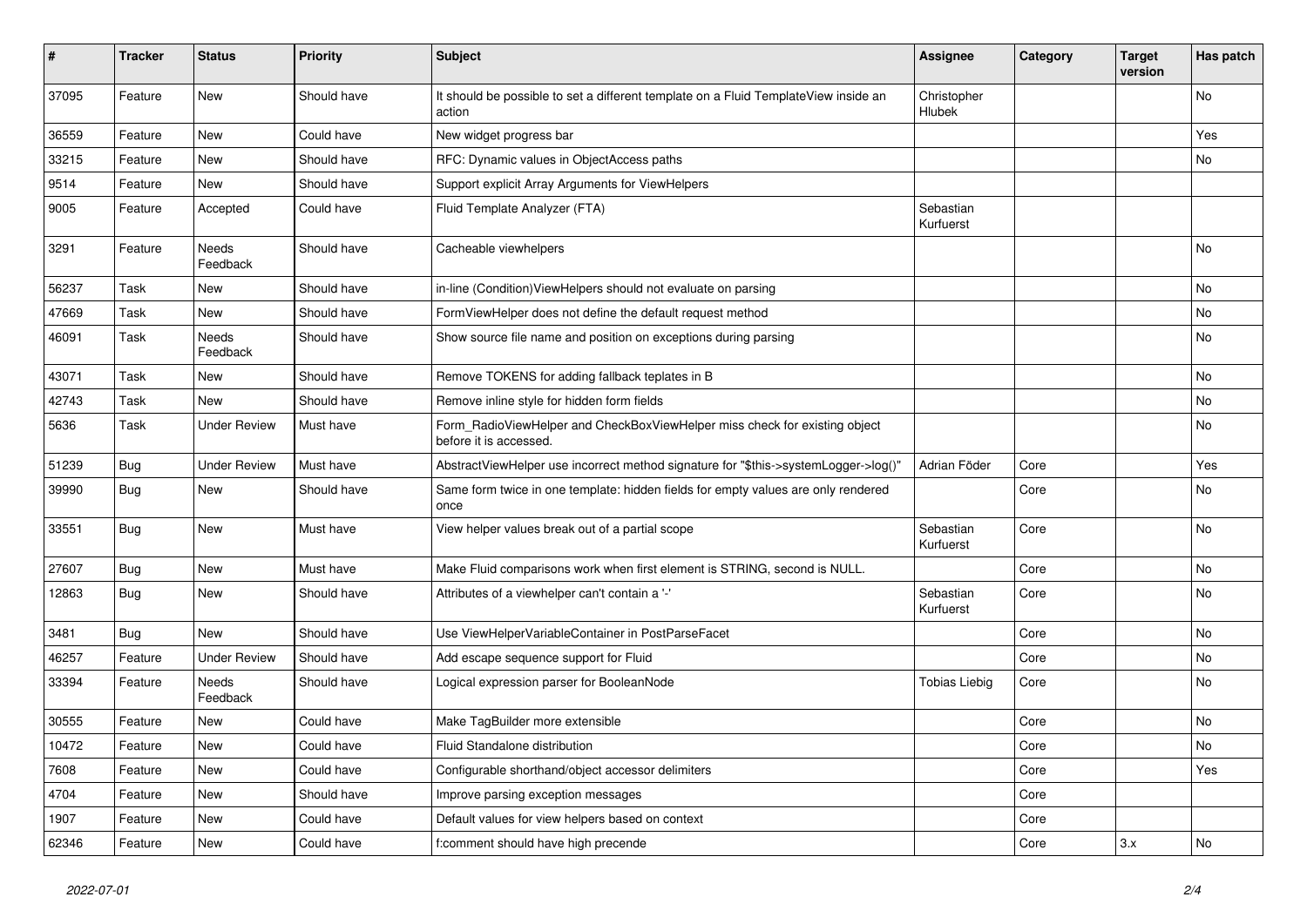| #     | <b>Tracker</b> | <b>Status</b>            | <b>Priority</b> | Subject                                                                          | <b>Assignee</b>             | Category           | <b>Target</b><br>version | Has patch |
|-------|----------------|--------------------------|-----------------|----------------------------------------------------------------------------------|-----------------------------|--------------------|--------------------------|-----------|
| 32035 | Task           | <b>New</b>               | Should have     | Improve fluid error messages                                                     |                             | Core               |                          | Yes       |
| 38369 | <b>Bug</b>     | New                      | Must have       | Resource ViewHelpers should not fall back to request package                     |                             | View               |                          | No        |
| 46289 | <b>Bug</b>     | Needs<br>Feedback        | Should have     | Enable Escaping Interceptor in XML request format                                |                             | View               | 2.0.1                    | No        |
| 60181 | Feature        | New                      | Could have      | Caching mechanism for Fluid Views/Templates                                      |                             | View               |                          | No        |
| 8989  | Feature        | <b>Needs</b><br>Feedback | Could have      | Search path for fluid template files                                             |                             | View               |                          | No        |
| 45394 | Task           | New                      | Should have     | Forwardport Unit test for standalone view                                        |                             | View               |                          | No        |
| 43072 | Task           | New                      | Should have     | Remove TOKENS for adding templates fallback in Backporter                        |                             | View               |                          | No        |
| 40998 | Bug            | <b>Under Review</b>      | Should have     | Missing parent request namespaces in form field name prefix                      | Sebastian<br>Kurfuerst      | ViewHelpers        | 1.1.1                    | No        |
| 36662 | Bug            | Needs<br>Feedback        | Should have     | Checked state isn't always correct when property is collection                   | Kevin Ulrich<br>Moschallski | ViewHelpers        | 1.1.1                    | <b>No</b> |
| 65424 | Bug            | <b>Under Review</b>      | Should have     | SelectViewHelper must respect option(Value Label)Field for arrays                |                             | ViewHelpers        |                          | No        |
| 60856 | Bug            | New                      | Must have       | Target attribute not supported by the form viewhelper                            |                             | ViewHelpers        |                          | Yes       |
| 59057 | Bug            | <b>Under Review</b>      | Must have       | Hidden empty value fields shoud be disabled when related field is disabled       | Bastian<br>Waidelich        | <b>ViewHelpers</b> |                          | No        |
| 58862 | Bug            | Needs<br>Feedback        | Should have     | FormViewHelper doesn't accept NULL as value for \$arguments                      | Bastian<br>Waidelich        | ViewHelpers        |                          | Yes       |
| 54284 | Bug            | <b>New</b>               | Should have     | Default Option for Switch/Case VH                                                |                             | ViewHelpers        |                          | No        |
| 49600 | <b>Bug</b>     | New                      | Should have     | f:form tag shown as a HTML on frontend                                           |                             | ViewHelpers        |                          | No        |
| 40064 | Bug            | New                      | Must have       | Multiselect is not getting persisted                                             |                             | ViewHelpers        |                          | No        |
| 37619 | Bug            | New                      | Should have     | Fatal Error when using variable in name attribute of Section ViewHelper          |                             | ViewHelpers        |                          | No        |
| 34682 | Bug            | <b>Under Review</b>      | Should have     | Radio Button missing checked on validation error                                 |                             | ViewHelpers        |                          | No        |
| 33628 | <b>Bug</b>     | Needs<br>Feedback        | Must have       | Multicheckboxes (multiselect) for Collections don't work                         | Christian Müller            | ViewHelpers        |                          | No        |
| 30937 | Bug            | New                      | Should have     | CropViewHelper stringToTruncate can't be supplied so it can't be easily extended |                             | ViewHelpers        |                          | Yes       |
| 8648  | Bug            | <b>New</b>               | Should have     | format.crop ViewHelper should support all features of the crop stdWrap function  |                             | ViewHelpers        |                          | No        |
| 44234 | Bug            | <b>Under Review</b>      | Should have     | selectViewHelper's sorting does not respect locale collation                     |                             | ViewHelpers        | 2.1                      | No        |
| 60003 | Feature        | New                      | Should have     | Add required-Attribute to f:form.password                                        |                             | ViewHelpers        |                          | No        |
| 51100 | Feature        | New                      | Must have       | Links with absolute URI should have the option of URI Scheme                     |                             | ViewHelpers        |                          | No        |
| 39936 | Feature        | New                      | Should have     | registerTagAttribute should handle default values                                |                             | ViewHelpers        |                          | No        |
| 36410 | Feature        | New                      | Should have     | Allow templates to send arguments back to layout                                 |                             | ViewHelpers        |                          | No        |
| 5933  | Feature        | Accepted                 | Should have     | Optional section rendering                                                       | Sebastian<br>Kurfuerst      | ViewHelpers        |                          | No        |